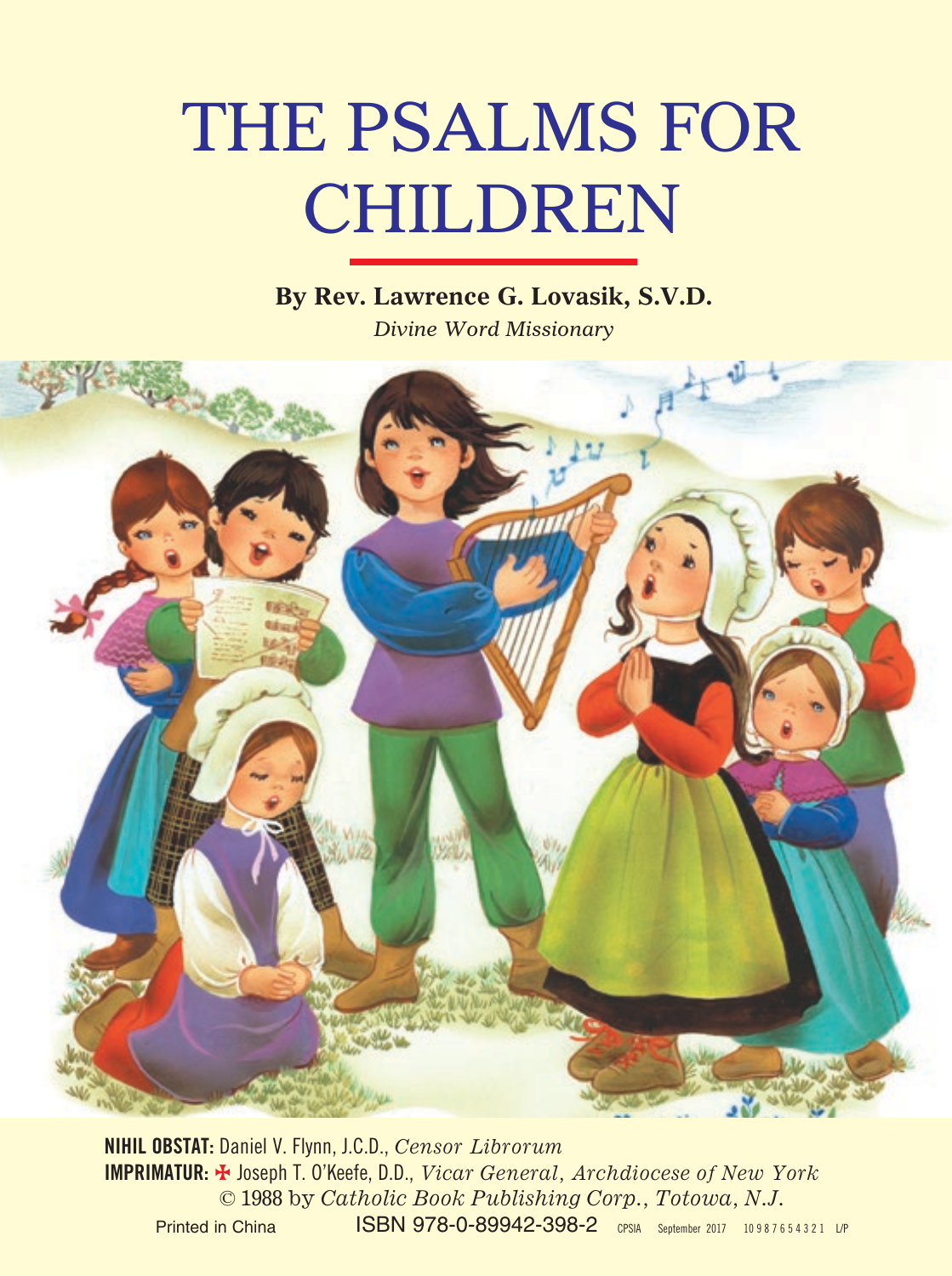## **Psalm 8**

#### *The Dignity of Human Beings*

**LORD, our God, Your greatness is seen in all the world! Your praise reaches up to the heavens; it is sung by children and babies.**

**When I look at the sky, which You have made, at the moon and the stars, which You set in their place what are human beings, that You think of us; poor people, that You care for us?**

**Yet You made us less only to Yourself; You crowned us with glory and honor. You made us rule over all You have made. You placed us over all things: sheep and cattle, and wild animals too; the birds and the fish, and all the creatures in the seas.**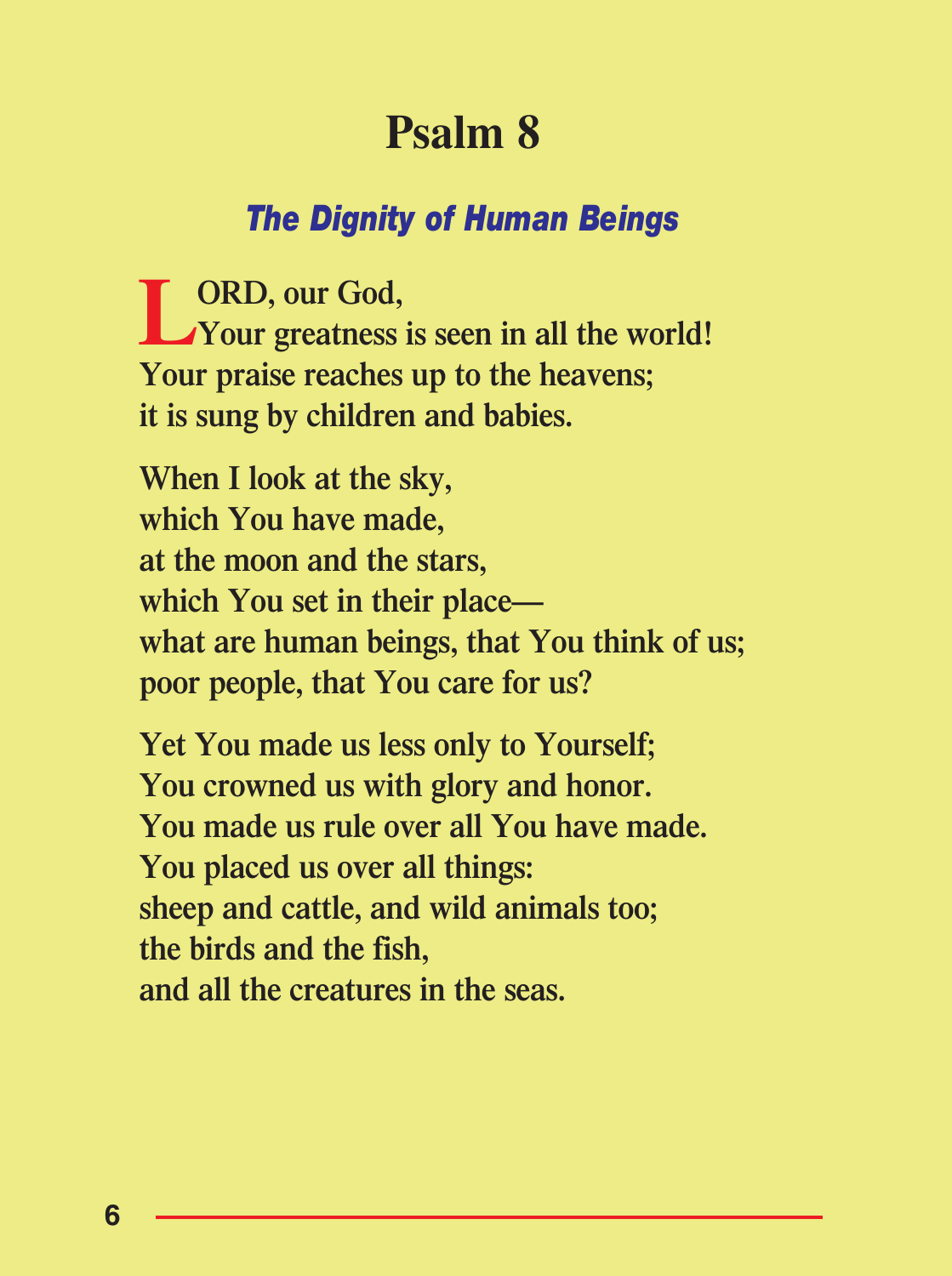

**God made us rule over all He had made. He crowned us with honor. <sup>7</sup>**